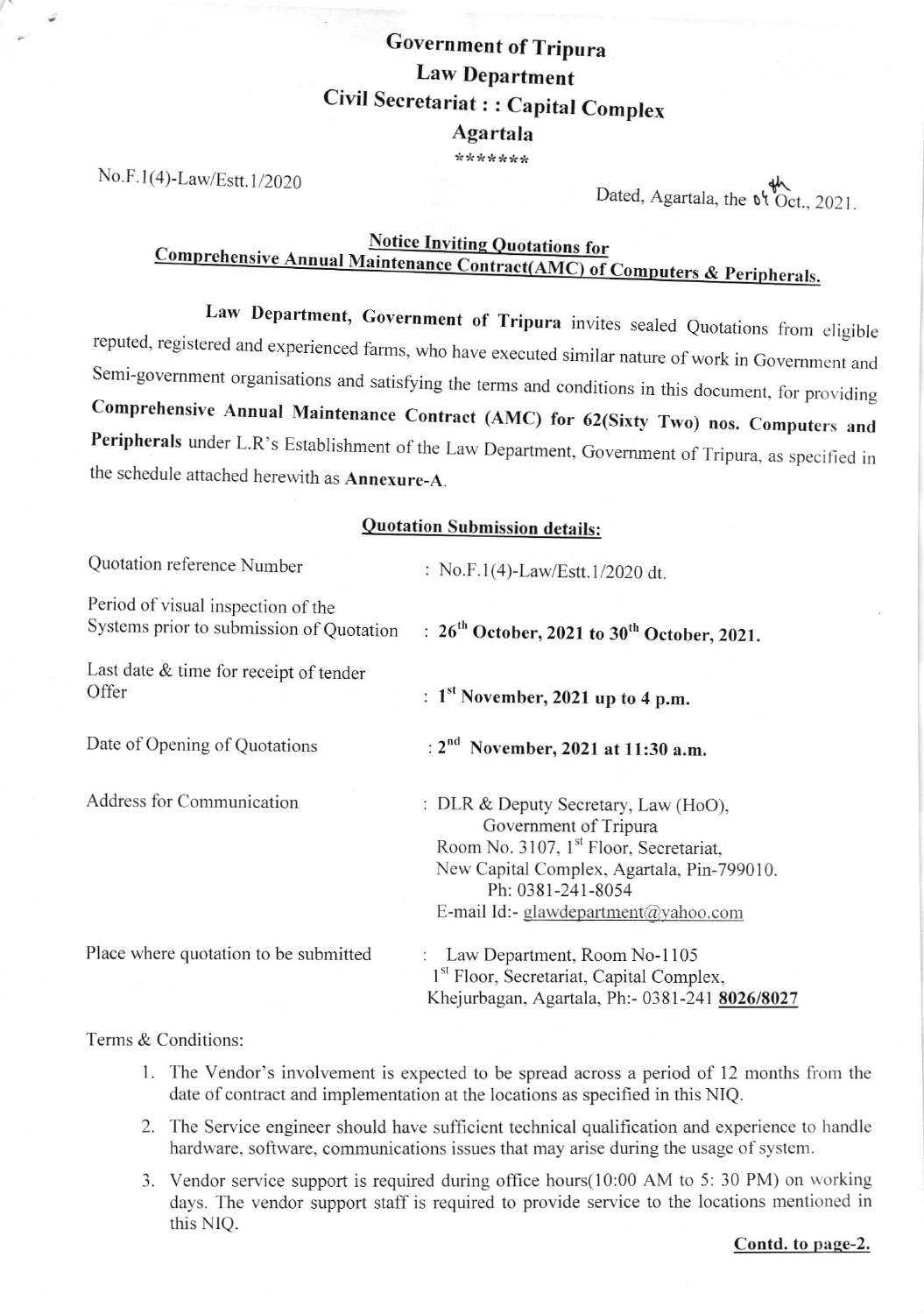#### Page-2

#### Conti...

- 4. Vendor shall maintain the sufficient Spares for maintaining required uptime service and it should be provided at the sites/Locations as per Annexure-A at the risk and cost of successful Quotationer.
- 5. The number of PC and other peripherals as indicated in the NIQ may be increased during the contract period and the successful Quotationer is at liberty to offer a higher contract period and the Purchaser/Indenter reserves the right to avail of the longer contract period offered.
- 6. Vendor should be well experienced in this field and should submit at least 3(three) experience certificate served/serving in any government Organization/Department.

## Maintenance & Support:-

- 1. AMC shall include the repair/replacement of defective parts with the parts of equivalent or higher specification.
- 2. The AMC shall cover the Comprehensive on-site residential support contract for all services and parts of the Computers and other peripherals as specified in the **Annexure-A.**
- 3. Maintenance shall include installation and updating of all kinds of software including operating system, office applications and anti-virus.
- 4. Preventive maintenance means quarterly servicing of the equivalent irrespective of the whether the equipment has undergone a breakdown of not and it would include Defragmentation of Hard Disk Drives and scanning for disk errors, Checking and Cleaning all the Computers and its peripherals as well, checking and fixing the network connectivity problems at client side such IP addressing, finding loose contacts and fixing them.
- 5. Preventive maintenance service is to be carried out every four months for all the Computers and peripherals covered under contract.
- 6. The repairing engineer/service personal should maintain a log register of all calls attended, pending issues, preventive maintenance records and details of all replaced spare parts.
- 7. The vendors shall furnish details of their centers to support and shall deploy only trained service personnel to resolve the issues which may arise.
- 8. Maximum time to repair (resolve & recover) a reported break down should be 48 hours. Time for this purpose shall be measured as interval between the time of reporting the problem and the time when the problem is fully solved making the faulty components/functions fully operational.
- 9. The successful Quotationer shall warrant the soft ware, equipment and its components to be free from any sort of defects in material and workmanship for a minimum period of 3 years from date of completed installation and shall repair or replace on a timely basis any defective component, assembly or portion free of cost.
- 10. Each and every call will be attended by competent staff of the Quotationer within 3-4 hours of its notification of fault will lead to consequential financial damages to the Quotationer or even relinquishment of the contract.

ŕ,